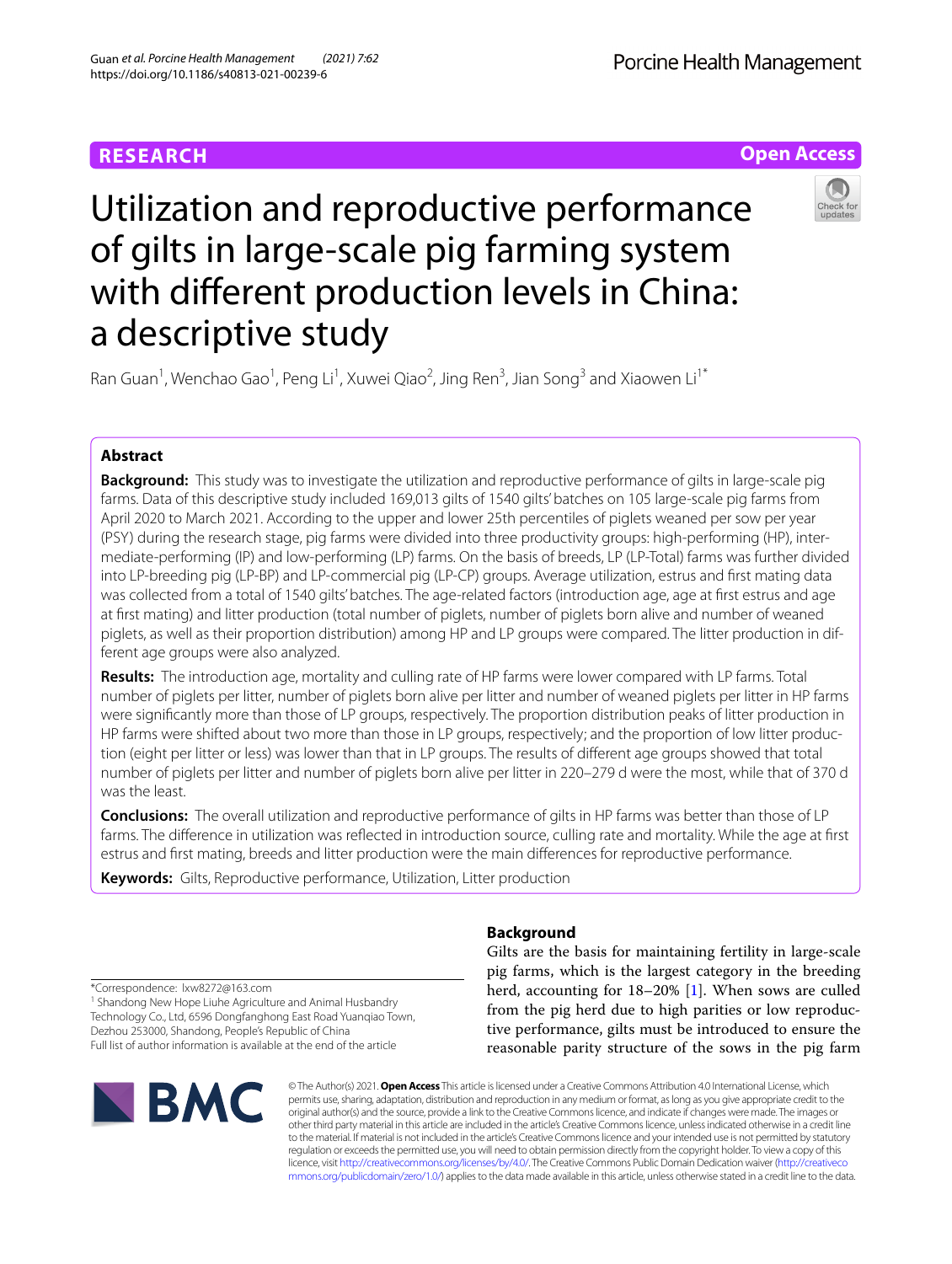Piglets weaned per sow per year (PSY) can be used as a benchmark to evaluate productivity and reproductive performance of sows, which varies in diferent countries [[5\]](#page-7-3). Denmark has an average PSY about 30.9 [\[6](#page-7-4)], while in North America is 25.3 [[7\]](#page-7-5). Incredibly, China, as the world's largest consumer and producer of pork, has an average PSY of only about 20  $[8, 9]$  $[8, 9]$  $[8, 9]$ . The productivity of pig farms in various country can also be divided into high and low levels. A study of high-performing (HP) farms in the United States showed that compared with ordinary farms, their farrowing rate was 9.0% higher, with 0.6 more piglets born alive per litter  $[10]$  $[10]$ . The high productivity of HP farms is mainly due to better development of gilts, better breeding management, more advanced productive technology and better piglets care during lactation [\[11](#page-7-9)]. Obviously, there are diferences between pig farms of diferent production levels, but no research have been found on HP and low performance (LP) of Chinese pig farms.

Since the gilts are still in the growth stage, their physical development and reproductive performance are different from that of the sows [[7,](#page-7-5) [12](#page-7-10), [13\]](#page-7-11). To the best of our knowledge, the utilization and reproductive performance of gilts have not been entirely evaluated. Therefore, this study classifed the whole surveyed pig farms into three productivity groups by PSY for a period of time (one year, from April 2020 to March 2021), and analyzed the production and reproductive performance of gilts' batches and individual gilts, in order to provide a database for the production and management managers, so as to formulate more tailored policies.

#### **Methods**

#### **Farm description**

All pig farms studied ( $n = 105$ ) were from 1274 pig farms of the same domestic large-scale breeding company in China that fulflled the following inclusion criteria, which were (1) being continuous and stable production for more than half a year (no major business strategy adjustment or extensive disease epidemic (especially African swine fever)), (2) having a population of 1,000 or more productive sows, (3) using the internal data management system of the company. All of these farms applied automatic feeding system (The feed was transferred from galvanized sheet silo to stainless steel feeders (gilts) or DL6 feed doser (sows) through auger feed line controlled by feed line controller.) and mechanical ventilation system (climate controller for controlling fans of diferent sizes). At diferent growth stages, pigs were fed with the corresponding formula of standardized feed (According to the reference feeding amount, gilts and sows were fed the corresponding 12 kinds of feeds in the stages of nursery, growth, fattening, pregnancy and lactation) provided by the company's internal feed factory. All farms used artifcial insemination to mate gilts and sows, and 2-3 inseminations was carried out in each estrus cycle. The average stock of sows was  $2660 \pm 69.4$ , while the gilts'

stock was  $324 \pm 24.9$ . The average PSY was  $19.9 \pm 0.4$ .

#### **Categories and defnitions**

According to the upper and lower 25th percentiles of  $PSY$  ( $PSY$  = Number of weaned piglets/Days during the research stage \* 365.25/Average number of sows) ranking by the internal data management system, pig farms were divided into three productivity groups: HP farms (PSY > 23.5), intermediate-performing (IP) farms (PSY 16.1- 23.5), and LP farms (PSY < 16.1). LP farms were further divided into three groups by breeds: LP-Total (including pure, two-way crossbred and three-way crossbred), LPbreeding pig (LP-BP) groups (including pure and twoway crossbred) and LP-commerical pig (LP-CP) groups (only three-way crossbred). As there were no commercial pigs in HP farms, HP farms were not further classifed.

Utilization of gilts was defned as the successful conception and entering the breeding cycle since the introduction. The non-productive days (NPDs) referred to other days except the production days, including mating to pregnancy loss, pregnancy loss to return-service, pregnancy loss to present/departure, weaning-mating, weaning to present/departure. Research stage was defned as the stage from April 2020 to March 2021. Other defnitions were shown in Tables [1,](#page-2-0) [2](#page-2-1) and [3](#page-3-0).

#### **Data collection, study design and exclusion criteria**

The production data were uploaded to the internal data management system by each pig farm. All data belonged to the company. The researchers were authorized by the company's production management department and digital technology department to obtain the production data in this study. This study was a descriptive study that analyzed a total of 169,013 gilts of 1,540 gilts' batches in 105 large-scale (more than 1,000 sows) pig farms from April 2020 to March 2021. The data analysis of this study was divided into two levels: The utilization and reproductive data of gilts' batches in diferent production levels was considered as batch level. The age related factors of gilts and litter production in diferent productive levels were measured as individual level. In order to observe the infuence of breeds on age-related factors and litter production, the diferences among HP, LP-Total, LP-BP and LP-CP farms were compared. The data of gilts' batches was complete, without any removal. For gilts used to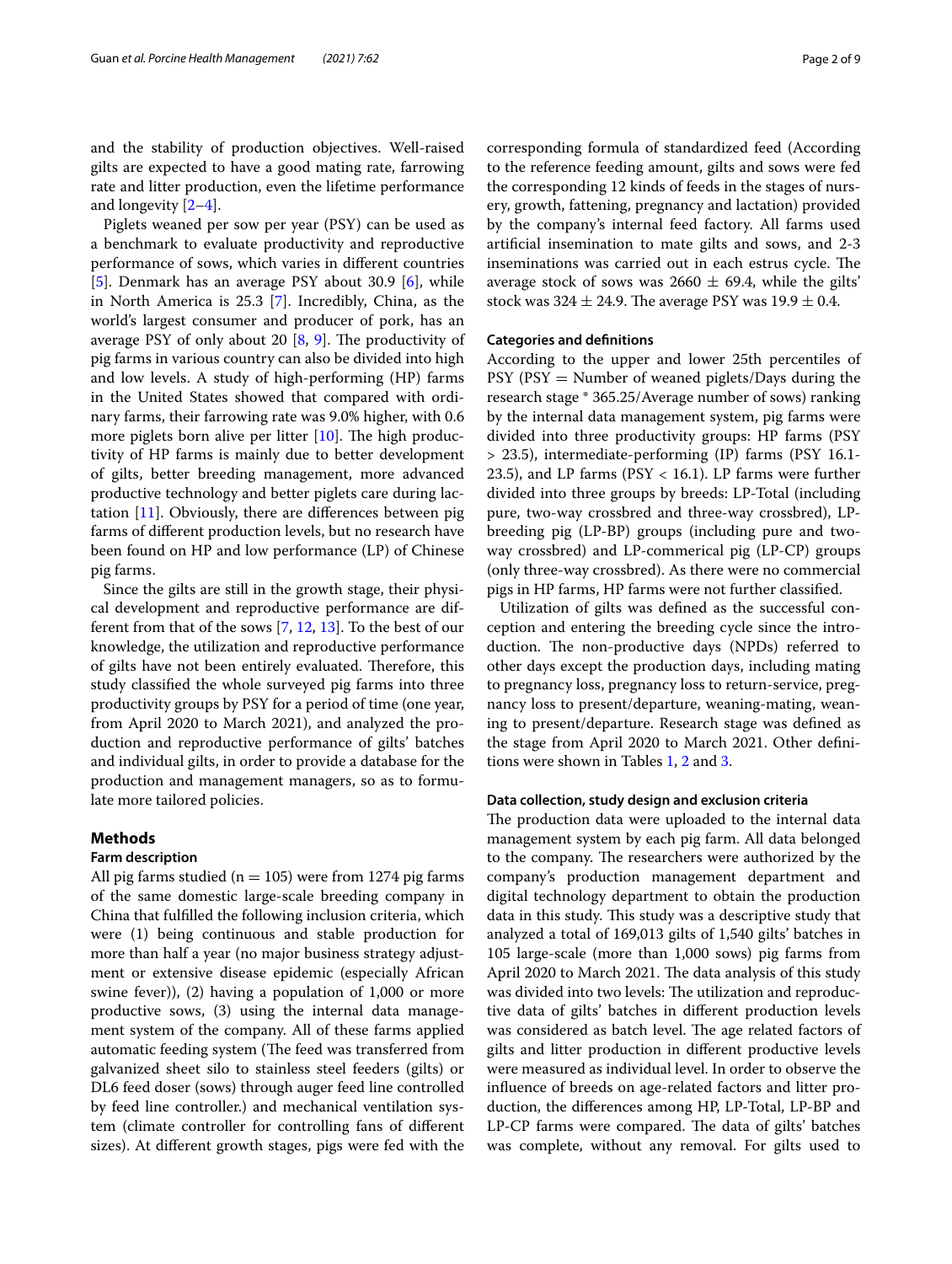<span id="page-2-0"></span>

|              |                                      | High-performing pig<br>farms ( $n = 26$ ) | Intermediate-performing pig<br>farms ( $n = 53$ ) | Low-performing<br>pig farms ( $n =$<br>26) |
|--------------|--------------------------------------|-------------------------------------------|---------------------------------------------------|--------------------------------------------|
|              |                                      | Mean $\pm$ SEM                            | $Mean + SEM$                                      | $Mean + SEM$                               |
| Number       | Gilts' batches                       | 235                                       | 948                                               | 357                                        |
| Source       | Self-breeding <sup>1</sup>           | 73.0% $\pm$ 8.2% <sup>ab</sup>            | $80.8\% \pm 4.3\%$ <sup>a</sup>                   | $54.6\% \pm 6.7\%$ <sup>b</sup>            |
|              | Internal introduction <sup>2</sup>   | $23.8\% + + 7.8\%$                        | $13.2\% \pm 3.3\%$                                | $27.4\% \pm 6.2\%$                         |
|              | External introduction <sup>3</sup>   | $3.2\% \pm 1.9\%$ <sup>a</sup>            | $6.0\% \pm 2.4\%$ <sup>a</sup>                    | $18.0\% \pm 6.2\%$ <sup>b</sup>            |
| Introduction | Average introduction number of gilts | $121 \pm 6.94$                            | $83 \pm 5.89$                                     | $174 + 16.21$                              |
|              | Average introduction age             | $202 + 3.76^a$                            | $237 + 1.73^b$                                    | $224 \pm 2.56^c$                           |
| Mortality    | Mortality of gilts <sup>4</sup>      | $1.8\% \pm 0.2\%$ <sup>a</sup>            | 1.7% $\pm$ 0.2% <sup>a</sup>                      | $6.6\% \pm 1.0\%$ <sup>b</sup>             |
|              | Total mortality <sup>5</sup>         | $5.6\% \pm 0.5\%$ <sup>a</sup>            | $15.4\% \pm 0.9\%$ <sup>b</sup>                   | $19.1\% \pm 1.4\%$ <sup>C</sup>            |
| Culling      | Culling rate of gilts <sup>6</sup>   | $9.4\% \pm 1.4\%$ <sup>a</sup>            | $10.5\% \pm 0.8\%$ <sup>a</sup>                   | $14.9\% \pm 1.4\%$ <sup>b</sup>            |
|              | Total culling rate <sup>7</sup>      | $25.9\% \pm 2.0\%$ <sup>a</sup>           | $32.8\% \pm 1.1\%$ <sup>b</sup>                   | $40.4\% \pm 1.8\%$ <sup>C</sup>            |

<sup>1</sup> Self-breeding: Gilts were bred and fed by pig farms themselves

<sup>2</sup> Internal introduction: Gilts were provided by other pig farms of the internal company

 $3$  External introduction: Gilts were provided by the pig farms of the external company

 $^4$  Mortality of gilts  $=$  Deaths from introduction to pre-mating/Introduction number of gilts

<sup>5</sup> Total mortality: Mortality during the research stage, regardless of the production phase (pre-mating, mating, conception, farrowing or feeding) of gilts. Total mortality = Deaths during the research stage/Introduction number of gilts

 $^6$  Culling rate of gilts  $=$  Number of culling gilts from introduction to pre-mating/Introduction number of gilts. The reasons for culling mainly included abnormal estrus, disease or physiological defects

<sup>7</sup> Total culling rate: Culling rate during the research stage, regardless of the production phase (pre-mating, mating, conception, farrowing or feeding) of gilts. Total culling rate = Number of culling gilts during the research stage/Introduction number of gilts

a,b,c Bars with diferent letters difer signifcantly (*P* < 0.05)

#### <span id="page-2-1"></span>**Table 2** Average estrus information of 100,811 estrus out of 112,157 gilts in 1540 gilts' batches

|                                                 | High-performing pig farms (n<br>$= 26$ | Intermediate-performing pig farms<br>$(n = 53)$ | Low-performing<br>pig farms ( $n =$<br>26) |
|-------------------------------------------------|----------------------------------------|-------------------------------------------------|--------------------------------------------|
|                                                 | Mean $\pm$ SEM                         | $Mean + SEM$                                    | Mean $\pm$ SEM                             |
| Number of gilts' batches                        | 235                                    | 948                                             | 357                                        |
| Total number of estrus <sup>1</sup>             | 21,198                                 | 44,917                                          | 34,696                                     |
| Proportion of first estrus <sup>2</sup>         | $62.4%$ <sup>a</sup>                   | 92.7%b                                          | 91.7%b                                     |
| Proportion of second estrus <sup>3</sup>        | $21.0%$ <sup>a</sup>                   | $5.1%^{b}$                                      | $4.7\%$ <sup>b</sup>                       |
| Proportion of third or more estrus <sup>4</sup> | $16.6\%$ <sup>a</sup>                  | $2.2%^{b}$                                      | $4.6%^{b}$                                 |
| Total estrus rate <sup>5</sup>                  | $77.2\% \pm 2.2\%$ <sup>a</sup>        | $78.1\% \pm 1.2\%$ <sup>a</sup>                 | $66.3\% \pm 2.1\%$ <sup>b</sup>            |
| Average times of estrus <sup>6</sup>            | $1.2 \pm 0.05^{\circ}$                 | $0.9 \pm 0.01^{\rm b}$                          | $0.9 \pm 0.03^b$                           |
| Average age of first estrus <sup>7</sup>        | $209 \pm 5.79^{\circ}$                 | $224 \pm 3.18^{b}$                              | $213 \pm 5.32^b$                           |

<sup>1</sup> Total number of estrus: The total number of gilts with estrus from introduction to pre-mating

<sup>2</sup> Proportion of first estrus: Average proportion of gilts with once estrus in all estrus gilts of each gilts' batch

<sup>3</sup> Proportion of second estrus: Average proportion of gilts with twice estrus in all estrus gilts of each gilts' batch

<sup>4</sup> Proportion of third or more estrus: Average proportion of gilts with three times or more estrus in all estrus gilts of each gilts' batch

 $5$  Total estrus rate  $=$  Number of gilts in estrus/Total number of estrus

 $^6$  Average times of estrus: Average estrus times of gilts before mating in each gilts' batch

 $^7$  Average age of first estrus: Average age of first estrus age before mating in each gilts' batch

 $a,b$  Bars with different letters differ significantly ( $P < 0.05$ )

compare HP and LP farms, records were excluded if they met any of the following exclusion criteria: Total number of piglets per litter was zero (687 gilts); Number of piglets born alive per litter and number of weaned piglets per litter were more than 14 (If these two indexes were  $\geq$ 15, it exceeded the number of 14 efective nipples of sows (the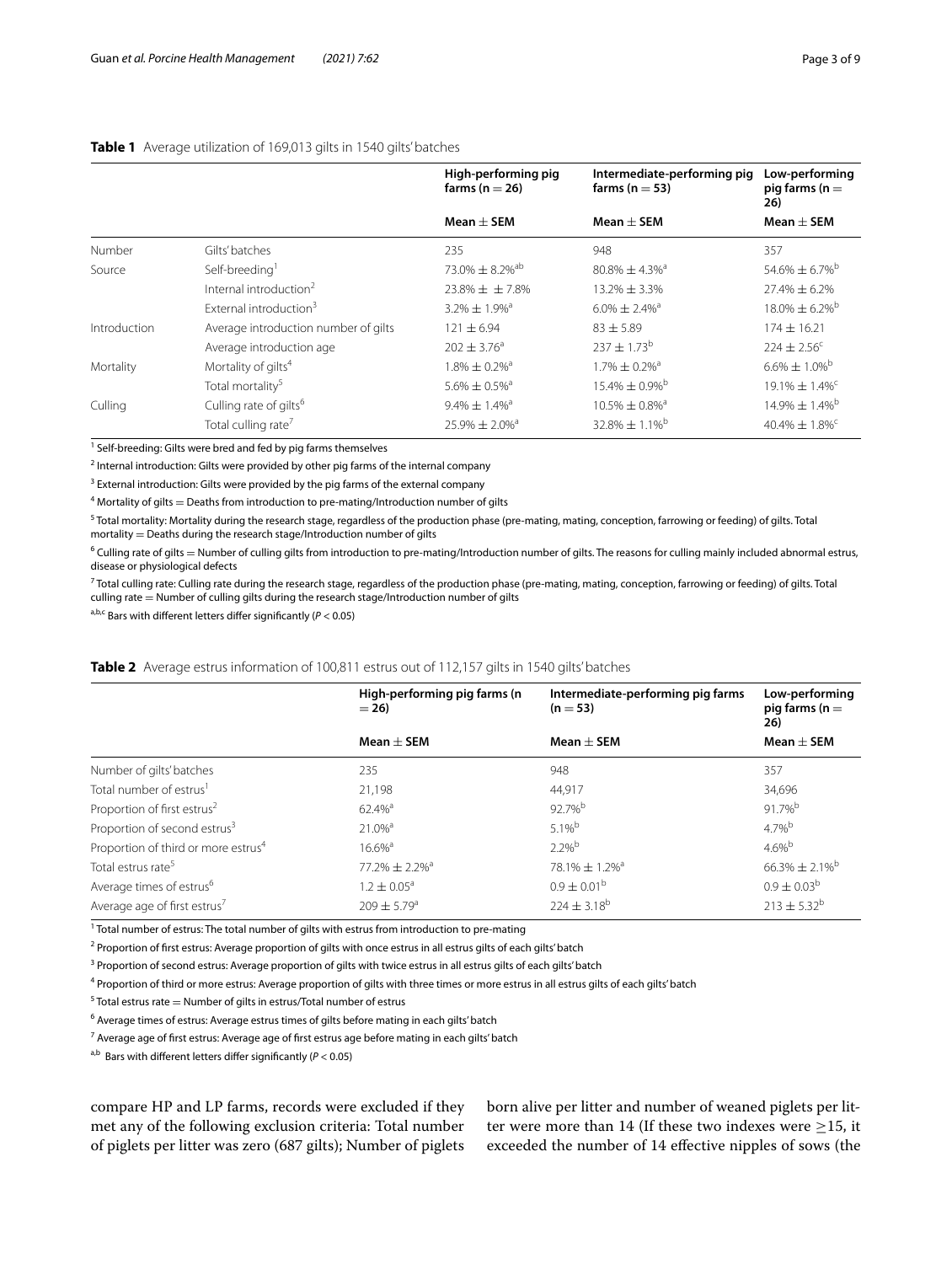|                                                   | High-performing pig farms (n<br>$= 26$ | Intermediate-performing pig farms<br>$(n = 53)$ | Low-performing<br>pig farms ( $n =$<br>26) |
|---------------------------------------------------|----------------------------------------|-------------------------------------------------|--------------------------------------------|
|                                                   | Mean $\pm$ SEM                         | Mean $\pm$ SEM                                  | Mean $\pm$ SEM                             |
| Number of gilts' batches                          | 235                                    | 948                                             | 357                                        |
| Total number of mating                            | 19,819                                 | 43,867                                          | 34,312                                     |
| Mating rate at first estrus <sup>1</sup>          | 54.9% $\pm 2.6\%$ <sup>3</sup>         | $74.6\% \pm 1.2\%$ <sup>b</sup>                 | 63.9% $\pm$ 2.1% <sup>c</sup>              |
| Mating rate at second or more estrus <sup>2</sup> | $18.4\% \pm 1.9\%$ <sup>3</sup>        | $2.6\% \pm 0.4\%$ <sup>b</sup>                  | $1.9\% \pm 0.5\%$ <sup>b</sup>             |
| Mating rate under 135 kg <sup>3</sup>             | $12.8\% \pm 1.7\%$ <sup>a</sup>        | $20.0\% \pm 1.2\%$ <sup>b</sup>                 | 7.3% $\pm$ 1.2% <sup>ac</sup>              |
| Mating rate between 135 and 145 kg <sup>4</sup>   | $47.9\% \pm 2.5\%$                     | 50.6% ± 1.5%                                    | $50.5\% \pm 2.2\%$                         |
| Mating rate above 145 kg <sup>5</sup>             | $12.6\% \pm 1.6\%$ <sup>3</sup>        | $6.6\% \pm 0.7\%$ <sup>b</sup>                  | 7.9% $\pm$ 1.3% <sup>b</sup>               |
| Mating rate under 210 d <sup>6</sup>              | $7.2\% \pm 1.2\%$ <sup>a</sup>         | $8.9\% \pm 0.8\%$ <sup>a</sup>                  | $13.6\% \pm 1.6\%$ <sup>b</sup>            |
| Mating rate between 210 and 240 d <sup>7</sup>    | 24.6% ± 1.9%                           | 23.5% ± 1.2%                                    | $23.3\% \pm 2.0\%$                         |
| Mating rate above 240 d <sup>8</sup>              | $41.5\% \pm 2.3\%$ <sup>3</sup>        | 44.8% $\pm$ 1.4% <sup>a</sup>                   | $28.9\% \pm 1.9\%$ <sup>b</sup>            |
| Total average mating rate <sup>9</sup>            | $73.3\% \pm 2.2\%$ <sup>a</sup>        | 77.2% ± 1.2% <sup>a</sup>                       | $65.8\% \pm 2.1\%$ <sup>b</sup>            |
| Average times of estrus at first mating 10        | $2.4 \pm 0.96^{\circ}$                 | $0.9 \pm 0.03^b$                                | $1.2 \pm 0.26^{\circ}$                     |
| Average age at first mating <sup>11</sup>         | $216 \pm 5.99^{\circ}$                 | $224 \pm 3.21^{\circ}$                          | $213 \pm 5.33^{ab}$                        |

#### <span id="page-3-0"></span>**Table 3** Average frst mating information of 97,998 mating out of 112,157 gilts in 1540 gilts' batches

 $^1$  Mating rate at first estrus  $=$  Number of mating at first estrus/Total number of mating

 $^2$  Mating rate at second or more estrus  $=$  Number of mating at second or more estrus/Total number of mating

 $^3$  Mating rate under 135 kg  $=$  Number of mating at weight under 135 kg/Total number of mating

 $^4$  Mating rate between 135 and 145 kg  $=$  Number of mating at weight between 135 and 145 kg/Total number of mating

 $^5$  Mating rate above 145 kg  $=$  Number of mating at weight above 145 kg/Total number of mating

 $^6$  Mating rate under 210 d  $=$  Number of mating at age under 210 days/Total number of mating

 $^7$  Mating rate between 210  $\,$  and 240 d  $=$  Number of mating at age between 210  $\,$  and 240 d/Total number of mating

 $^8$  Mating rate above 240 d  $=$  Number of mating at age above 240 d/Total number of mating

 $^9$  Total average mating rate  $=$  Total number of mating/Total number of introduction

<sup>10</sup> Average times of estrus at first mating: Average times of estrus at first mating in each gilts' batch

 $^{11}$  Average age at first mating: Average age of gilts at first mating in each gilts' batch

a,b,c Bars with diferent letters difer signifcantly (*P* < 0.05)

maximum), the surplus piglets were fostered to other sows with less litter size, resulting in the weaning number of the litter inconsistent with the actual size; or the data was incorrectly entered.) (546 gilts) and other incomplete data (865 gilts). Thus, 35,847 out of 37,045 gilts were used for individual level studies.

#### **Statistical analysis**

Descriptive statistics were conducted using WPS Office Excel for Mac version 3.3.0 (Kingsoft Office Corporation, Beijing, China). The influence of breeds on age-related factors and litter production, and the litter production of gilts with diferent frst mating days were analyzed using Graphpad Prism 7.0 (Graphpad Software, inc.San Diego, CA, USA). Tukey's multiple comparisons test of Ordinary one-way ANOVA was used to study the average utilization, estrus and frst mating data of gilts' batches among HP, IP and LP farms. The same method was used for litter production of HP, LP-Total, LP-BP and LP-CP farms. Normal distribution test of litter production at diferent frst mating days of gilts were performed by SPSS Statistics software 22.0.0 (IBM Corp. Released 2013. IBM SPSS Statistics for Mac, Version 22.0. Armonk, NY). *P* < 0.05 showed signifcant diference.

#### **Results**

A total of 169,013 gilts of 1540 gilts' batches of 105 largescale pig farms were analyzed. The source, introduction, mortality and culling of gilts' batches difered in HP, IP and LP farms (Table  $1$ ). The gilts of HP and IP farms were mainly from intra-company farms, most of them were self-sufficient, and less than 10% were from external sources. Nearly 1/5 of gilts in LP farms came from outside the company. The average introduction age of HP farms was the youngest among the three categories of farms. HP farms had the lowest mortality of gilts, total mortality, culling rate of gilts and total culling rate, although mortality of gilts and culling rate of gilts were not statistically diferent from IP farms.

The average estrus of  $112,157$  gilts of  $1,540$  gilts' batches in diferent production levels showed statisti-cal differences (Table [2](#page-2-1)). The proportion of first estrus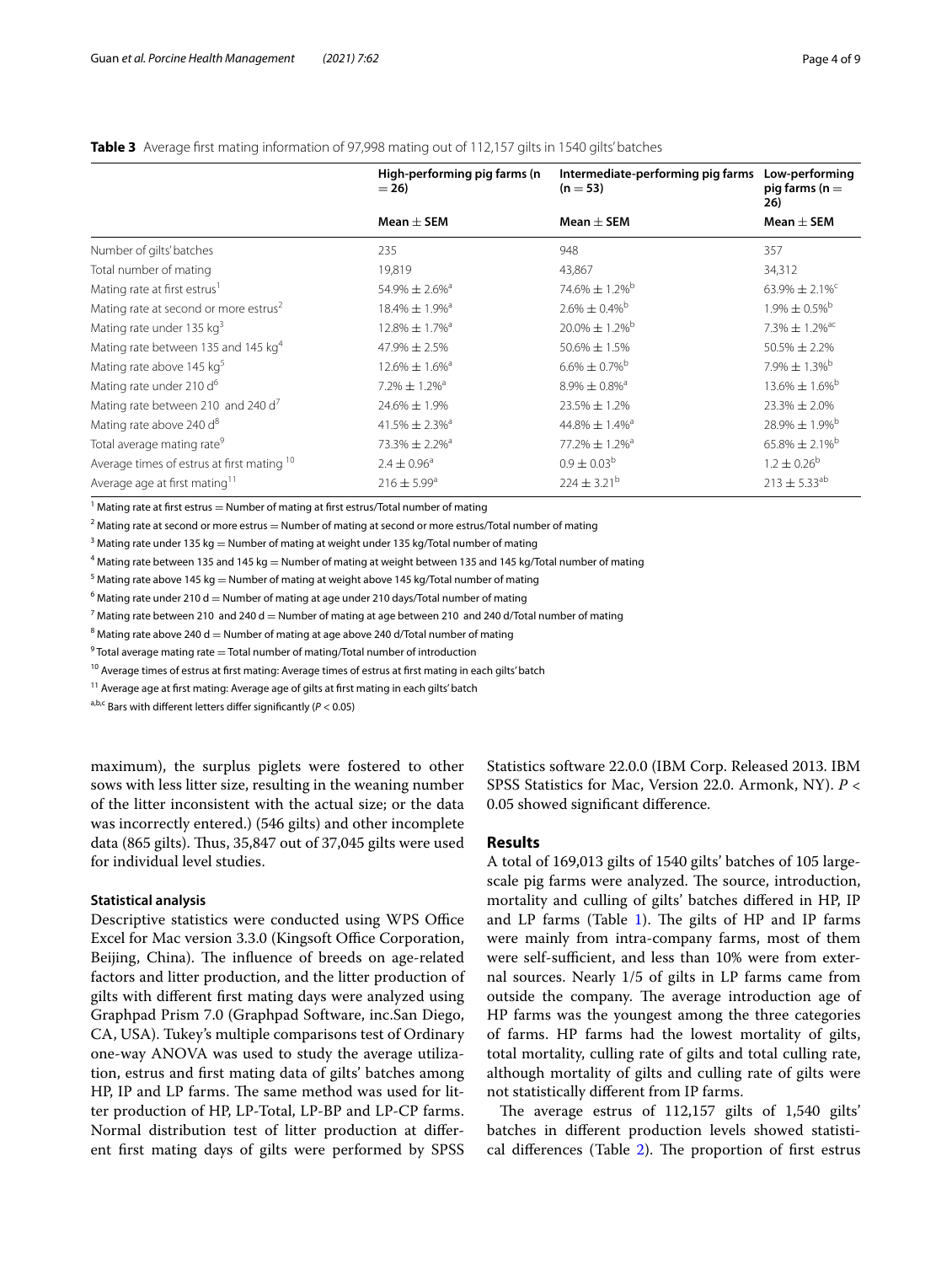of HP farms was signifcantly lower than that of IP and LP farms, but the proportion of more than second estrus was much higher. The total estrus rate of HP and IP farms was 77–78%,which was signifcantly higher than that of LP farms. Compared with IP and LP farms, HP farms had more average times of estrus and younger average age of frst estrus.

The first mating information of  $112,157$  gilts of  $1,540$ gilts' batches in diferent production levels were shown in Table [3.](#page-3-0) Compared with IP and LP farms, HP farms had lower mating rate at frst estrous, but higher mating rate at second or more estrous. For mating weight, there were no diferences between 135 and 145 kg, but mating rate under 135 kg in IP farms was signifcantly higher than that of HP and LP farms. By contrast, HP farms showed higher mating rate when the mating weight was above 145 kg. For mating age, compared with HP and LP farms, LP farms had higher mating rate under 210 d, lower above 240 d, and the total average mating rate was also lower. Compared with IP and LP farms, the average times of estrus at frst mating in HP farms had a 1.2-1.5 times more. IP farms had the older average age at frst mating.

Table [4](#page-4-0) showed the diference among HP, LP-Total, LP-BP and LP-CP groups. LP-CP groups had the unique breed (three-way crossbred pigs) among all groups. LP-CP groups had older introduction age and older age at frst estrus than other groups. Although age at frst mating in HP farms and LP-Total groups difered signifcantly, there was no signifcant diference between LP-CP groups and HP farms.

For litter production, total number of piglets per litter, number of piglet born alive per litter and number of weaned piglet per litter in HP farms were signifcantly higher than those of LP groups, respectively (Table [4\)](#page-4-0). As shown in Fig. [1](#page-5-0), the proportion distribution peaks of litter production in HP farms were shifted about two more than those in LP groups, respectively; and the proportion of low litter production (eight per litter or less) was lower than that in LP groups.

Table [5](#page-5-1) showed the litter production of gilts with diferent first mating days. The data of total number of piglets born and number of piglets born alive at diferent frst mating days of gilts were close to normal distribution. The Skewness were -0.619 and -0.794, respectively. The Kurtosis were -0.739 and -0.361, respectively. The total number of piglets born per litter and number of piglets born alive in 250-279 d and 340-369 d was the most, followed by 220-249 d. While the age above 370 d was the least under these two litter production parameters. The diferences of number of weaned piglets were only seen in 190-219 d and 280-309 d, and no signifcant diference was found among other days.

#### **Discussion**

This study clearly presented the multiple effects of pig farms with diferent production levels on the utilization and reproductive performance of gilts through statistical analysis of large amounts of data. The effects of utilization were mainly refected in source, culling rate and mortality. While the age at frst estrus, age at frst mating, breeds and litter production were the main factors for reproductive performance. Among them, the negative efects of breeds (three-way crossbred) on conception rate, farrowing rate and litter production can not be ignored.

In our study, more than 90% of the gilts in HP pig farms and IP pig farms came from the internal company (selfbreeding and internal introduction). For farrow-to-fnish pig farms, self-breeding was a common way of introduction. It can not only cut the costs of gilt purchase, but also reduce the risk of new pathogens brought by external introduction [[11,](#page-7-9) [14\]](#page-7-12). By comparison, 82% of the gilts in LP farms came from the internal company. This structure

<span id="page-4-0"></span>

| Table 4 Average age-related and litter production of 35,847 gilts |  |
|-------------------------------------------------------------------|--|
|-------------------------------------------------------------------|--|

|                                         | High-performing<br>pig farms ( $n = 26$ ) | Low-performing pig<br>farms-Total pigs ( $n = 26$ ) | Low-performing pig<br>farms-Breeding pigs (n<br>$= 22$ | Low-performing pig<br>farms-Commercial pigs<br>$(n = 18)$ |
|-----------------------------------------|-------------------------------------------|-----------------------------------------------------|--------------------------------------------------------|-----------------------------------------------------------|
|                                         | Mean $\pm$ SEM                            | Mean $\pm$ SEM                                      | Mean $\pm$ SEM                                         | Mean $\pm$ SEM                                            |
| Number of gilts                         | 11,833                                    | 24.014                                              | 10,952                                                 | 13.062                                                    |
| Introduction age                        | $201 \pm 0.46^{\circ}$                    | $210 \pm 0.25^{\circ}$                              | $208 \pm 0.38^{\circ}$                                 | $211 \pm 0.34^d$                                          |
| Age at first estrus                     | $242 \pm 0.42^a$                          | $252 \pm 0.28^{\circ}$                              | $749 + 0.34^c$                                         | $254 \pm 0.42$ <sup>d</sup>                               |
| Age at first mating                     | $255 \pm 0.38$ <sup>a</sup>               | $253 \pm 0.28^{\rm b}$                              | $250 \pm 0.35^{\circ}$                                 | $255 \pm 0.42^a$                                          |
| Total number of piglets born per litter | $11.8 \pm 0.02$ <sup>a</sup>              | $9.7 \pm 0.02^b$                                    | $9.9 \pm 0.03$ <sup>c</sup>                            | $9.6 \pm 0.02$ <sup>d</sup>                               |
| Number of piglets born alive per litter | $11.0 \pm 0.02$ <sup>a</sup>              | $8.7 \pm 0.02^b$                                    | $8.9 \pm 0.03^c$                                       | $8.6 \pm 0.03$ <sup>d</sup>                               |
| Number of weaned piglets per litter     | $9.3 \pm 0.04^{\circ}$                    | 7.1 $\pm$ 0.03 <sup>b</sup>                         | $7.0 \pm 0.03$ <sup>c</sup>                            | $7.3 \pm 0.03$ <sup>d</sup>                               |
|                                         |                                           |                                                     |                                                        |                                                           |

a,b,c,d Bars with diferent letters difer signifcantly (*P* < 0.05)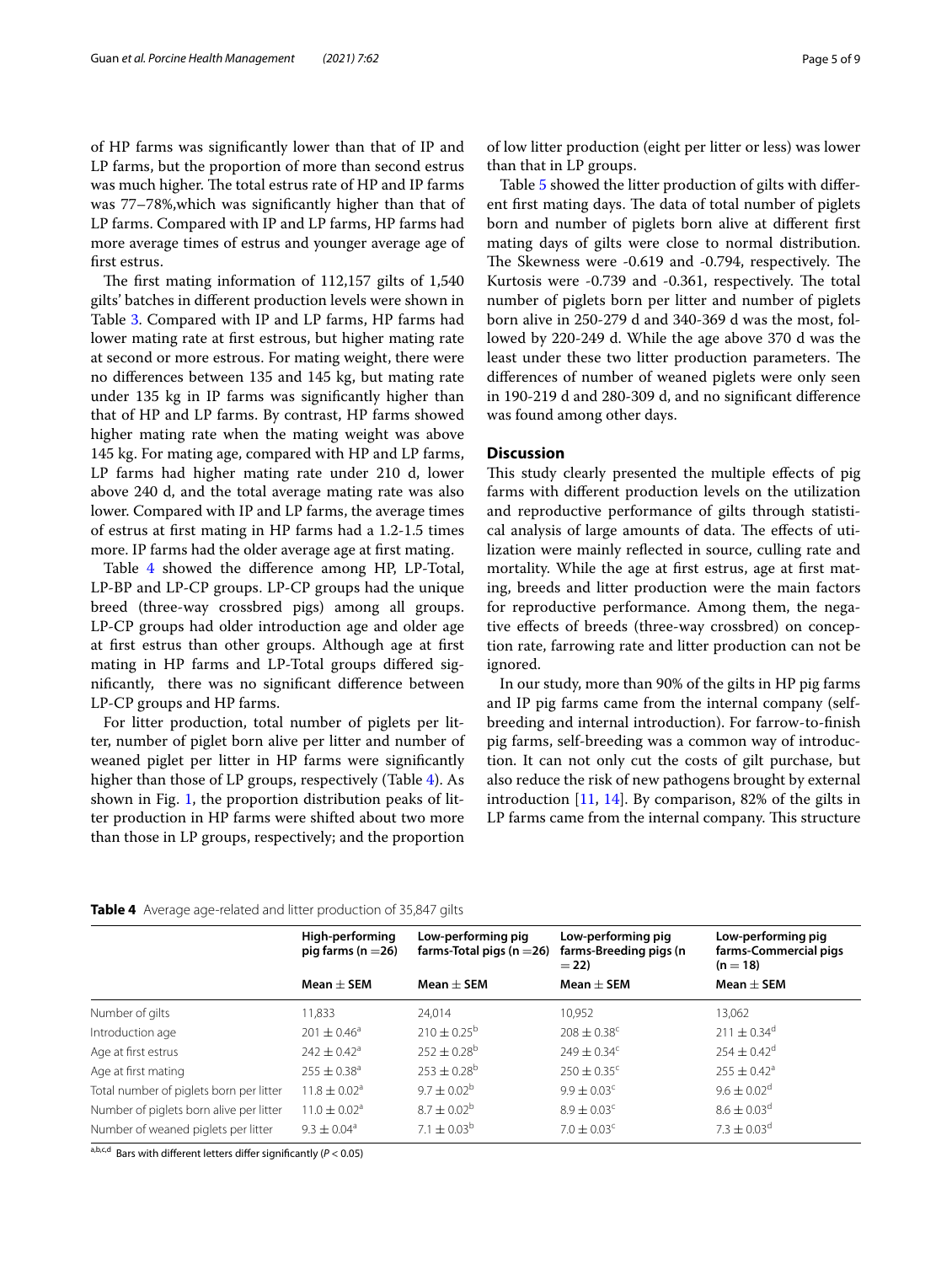

<span id="page-5-1"></span><span id="page-5-0"></span>

| Table 5 Litter production at different first mating days of 35,847 gilts |  |
|--------------------------------------------------------------------------|--|
|--------------------------------------------------------------------------|--|

| Age at first mating days | Number of gilts | Litter production            |                              |                                       |  |
|--------------------------|-----------------|------------------------------|------------------------------|---------------------------------------|--|
|                          |                 | Total number of piglets born | Number of piglets born alive | <b>Number</b><br>of weaned<br>piglets |  |
|                          |                 | Mean $\pm$ SEM               | Mean $\pm$ SEM               | Mean $\pm$ SEM                        |  |
| 160-189                  | 898             | $9.9 \pm 0.10^a$             | $9.1 \pm 0.11^a$             | $7.9 \pm 0.13$ <sup>ac</sup>          |  |
| 190-219                  | 7,082           | $10.1 \pm 0.03^{\circ}$      | $9.3 \pm 0.04^{\text{ac}}$   | $7.9 \pm 0.04$ <sup>a</sup>           |  |
| 220-249                  | 10,575          | $10.5 \pm 0.03^e$            | $9.6 \pm 0.03$ <sup>d</sup>  | $7.8 \pm 0.04$ <sup>ac</sup>          |  |
| 250-279                  | 8,261           | $10.7 \pm 0.09$ <sup>d</sup> | $9.8 \pm 0.03^e$             | $7.9 \pm 0.05$ <sup>ac</sup>          |  |
| 280-309                  | 5,522           | $10.3 \pm 0.03^{\circ}$      | $9.2 \pm 0.05^{\text{ac}}$   | $7.7 \pm 0.06^{bc}$                   |  |
| 310-339                  | 2,259           | $10.3 \pm 0.06^{\circ}$      | $9.3 \pm 0.07$ <sup>ac</sup> | $7.9 \pm 0.08^{\text{ac}}$            |  |
| 340-369                  | 651             | $10.8 \pm 0.11^{\text{de}}$  | $9.6 \pm 0.14^{\text{acde}}$ | $8.1 \pm 0.17$ <sup>ac</sup>          |  |
| 370-399                  | 347             | $9.3 \pm 0.16^{bc}$          | $8.4 \pm 0.18^{b}$           | $7.3 \pm 0.21$ <sup>ac</sup>          |  |
| $\geq 400$               | 252             | $9.5 \pm 0.13^{bc}$          | $8.4 \pm 0.18^{b}$           | $7.7 \pm 0.21$ <sup>ac</sup>          |  |

a,b,c,d,e Bars with diferent letters difer signifcantly (*P* < 0.05)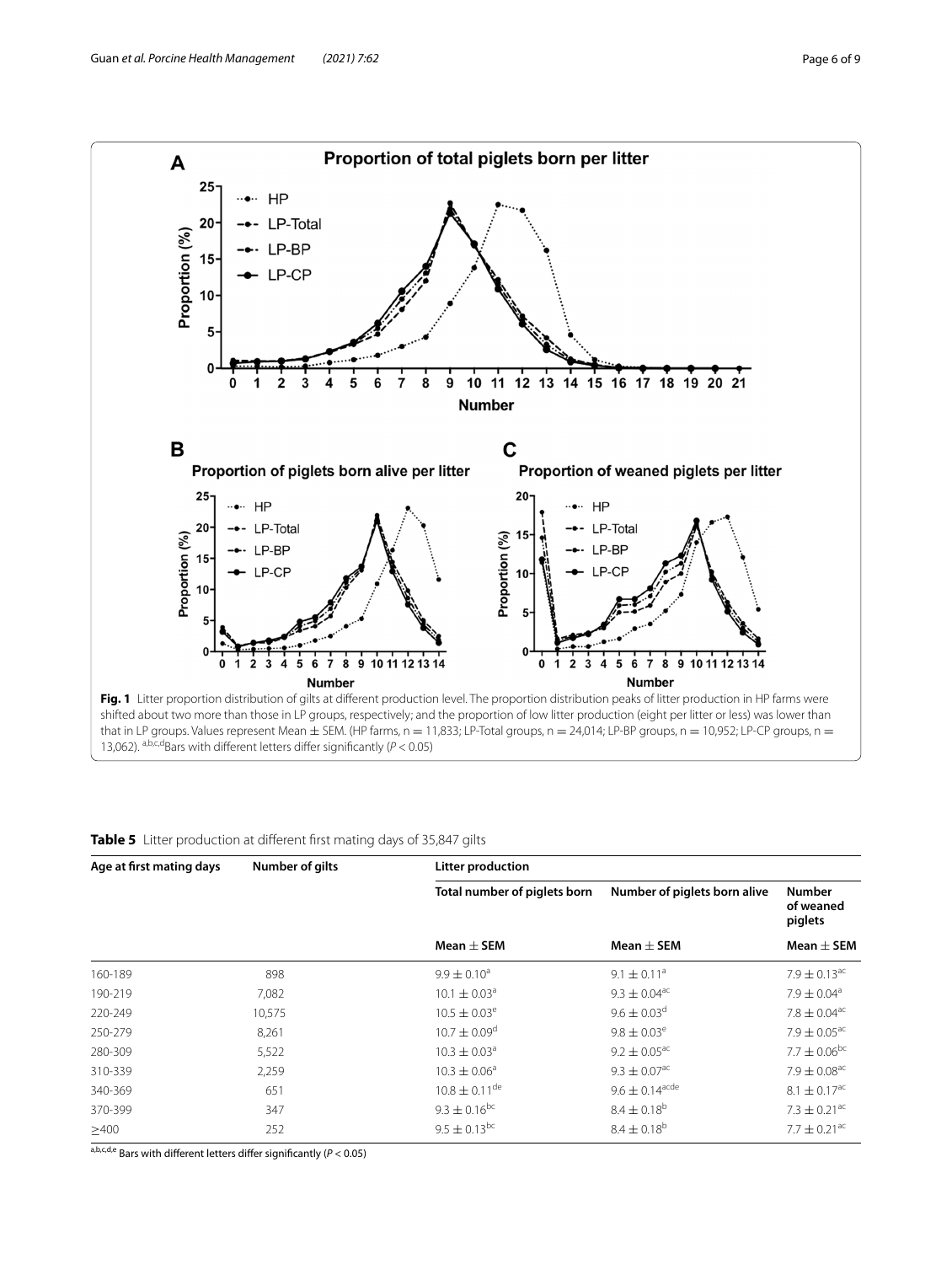of source may increase the risk of introducing unknown diseases into LP farms.

Our study showed that the culling rate of gilts in LP farm was 14.9%, which was signifcantly higher than that in HP  $(9.4%)$  and IP pig farm  $(10.4%)$ . The main reasons were undesirable limb confguration, repeated mating infertility and anestrus [\[13](#page-7-11), [15](#page-7-13), [16\]](#page-7-14). Tani et al. [\[17](#page-7-15)] suggested that when the age at frst mating increased from 220 d to 300 d, the risk of culling of gilts due to reproductive failure increased by 2.1%. Because the average introduction age in LP farms was 223 d, the records of frst induced estrus and subsequent estrus were missed. Therefore, it was easy to delay the best time of breeding, resulting in the cull of these gilts due to reproductive problems. In general, the annual renewal rate of gilts was 45–60%, which was a very important production cost of pig farms [[18\]](#page-7-16). From an economic point of view, gilts must serve more than three parities in the breeding herd to reduce the substantial renewal costs [\[19\]](#page-7-17). On the premise of ensuring the parity structure of sows, the lower the renewal rate of gilts, the higher the proft of pig farm [[20\]](#page-7-18). However, during the entire one-year research stage, the total culling rate of LP farms was as high as 40.4%. Together with the total mortality of 19.1% (Table [1\)](#page-2-0), the loss of gilts was nearly 60%, indicating that the overall utilization of gilts in LP farms was very low.

Estrus was the basis for the reproductive performance of gilts. Gilts were bred in subsequent estrus cycles rather than their first cycle  $[21]$  $[21]$  $[21]$ . The breeding technical standard of gilts in our company was to introduce gilts (age at 130 d), then raised them in a pen with more than a dozen gilts, induced estrus at age of 160 d, recorded the frst estrus, and transferred the estrus gilts to the single column. Afterwards, when the gilts aged at 210 d and weighed more than 135 kg, they can be bred for the frst time. However, due to the shortage of sow source, the age of introduction/frst mating in all groups was generally older, especially in LP-CP group. This not only caused the gilts to miss the optimal mating period (second or third estrus), increased the NPDs and feed consumption due to excessive feeding time, but also further reduced the estrus rate due to excessive weight gain [\[1](#page-7-0), [22](#page-7-20)]. Gilts that missed the mating period will occupy a corresponding number of individual columns while waiting for the next estrus period. As a result, other breeding gilts that need to be transferred to individual columns can only continue to be raised and bred in pens. Once they fought with each other and caused severe acute stress, it continued to afect their reproductive performance, which not only reduced animal welfare, but also shortened the sow's production life  $[23]$  $[23]$ . This study found that the total estrus rate and total mating rate of LP farms were lower than

those of HP and IP farms, which may be one of the reasons for poor production performance.

An interesting fnding of this study was that in all classifed pig farms, only LP pig farms had threeway crossbred gilts, and the proportion was as high as 54%. It was reported that breeds had an important impact on the reproductive performance of sows [[24](#page-8-0)]. In order to study the efect of breeds on the reproductive performance of gilts, LP farms was further divided into breeding pig groups (LP-BP) and commercial pig groups (LP-CP). The results showed that the average total number of piglets born per litter and average number of piglets born alive per litter of LP-CP groups were the least in all groups (Table  $4$ ). The proportion distribution peaks of litter production in LP groups were shifted about two less than those in HP farms, respectively; and the proportion of low litter production (eight per litter or less) was higher than that in HP farms (Fig.  $1$ ). This may be the characteristics of three-way crossbred pigs, that is, high growth performance and superior meat quality, but poor reproductive performance [\[25](#page-8-1)]. In March 2019, the price of pork in China continued to rise [[26\]](#page-8-2). Coupled with the infuence of African swine fever, there was an extreme shortage of breeding sows. In this case, a large number of three-way crossbred sows originally used as commercial pigs were used as breeding sows [\[27\]](#page-8-3). With the recovery of pig production, three-way crossbred sows, which were used as emergency supplements during special periods, were gradually culled.

We also found that there was a certain relationship between litter production and the age at frst mating. When the age at frst mating was 160–279 d, the average total number of piglets born per litter and average number of piglets born alive per litter increased with the increase of age, and decreased after 280 d, but there was a small peak at 340–369 d. This was inconsistent with the report of Saito [\[4](#page-7-2)], because he calculated the annualized lifetime number of pigs born alive. Nevertheless, the overall trend was similar.

This study had some limitations. The litter production was only statistically analyzed at the frst parity. If the reproductive performance of all parities throughout the lifetime can be recorded, the impact of farm performance on the reproductive performance of gilts will be more accurately assessed. The current data represented many diferent management conditions and levels, ignoring the possible interaction between these factors. However, this study was worthwhile to describe the overall trend of production level of large-scale pig farms. The gap between HP farms and LP farms in terms of comprehensive utilization and reproductive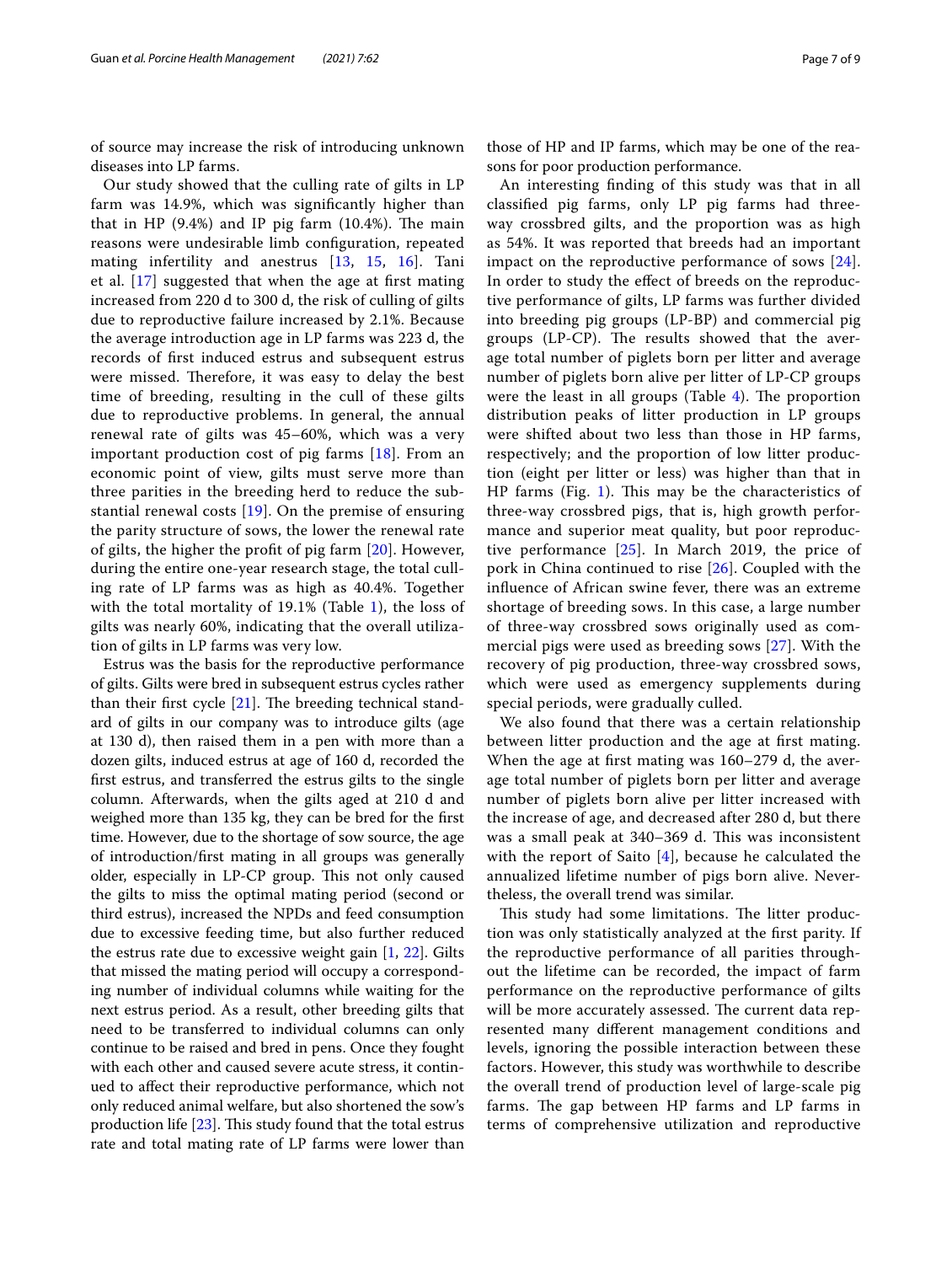performance of gilts was emphasized, which provided reference indicators for LP farms to be improved.

#### **Conclusions**

There were differences in the overall utilization and reproductive performance of gilts in pig farms of diferent production levels. The production level of HP farms was significantly higher than that of LP farms. The differences in the overall utilization of gilts were mainly refected in the introduction source, culling rate and mortality in the gilts stage and the research stage. The age at first estrus, the age at frst mating, breed and litter production were the main factors that afected reproductive performance.

#### **Acknowledgements**

We gratefully thank Xiaoyu Xin for providing the computational logic and interpretation of some concepts. And thank Tingting Ma for offering classifcation standard of breeds; we also thank Dr. Xingdong Zhou for her critical review of this manuscript.

#### **Authors' contributions**

RG and WG were responsible for the study design. RG drafted the manuscript. XQ was responsible for statistical analysis. PL, XL, JR and JS reviewed the manuscript. All authors read and approved the fnal manuscript.

#### **Funding**

This work was supported by the Headquarters Research Institute Project of the Company (T945-151920), the National Natural Science Foundation of China (31701424) and the Open Project of State Key Laboratory of Crop Biology (2019KF06).

#### **Availability of data and materials**

Due to producer confdentiality, the dataset and farm information is not publicly available.

#### **Declarations**

#### **Ethics approval and consent to participate**

All data in this study came from the internal data management system, and the author had access rights. The study only involved data statistical analysis, without feld investigation of pig farms.

#### **Consent for publication**

Not applicable.

#### **Competing interests**

The authors declare no competing interests.

#### **Author details**

<sup>1</sup> Shandong New Hope Liuhe Agriculture and Animal Husbandry Technology Co., Ltd, 6596 Dongfanghong East Road Yuanqiao Town, Dezhou 253000, Shandong, People's Republic of China. <sup>2</sup> Sichuan New hope Animal Husbandry Technology Co., Ltd., of 4th Floor Building 1 No. 7, Hangkong Road Wuhou District, Chengdu 610100, Sichuan, People's Republic of China. <sup>3</sup>Shandong Swine Herd Health Big Data and Intelligent Monitoring Engineering Laboratory, Dezhou University, Dezhou 253000, Shandong, People's Republic of China.

## Received: 19 July 2021 Accepted: 26 November 2021

#### **References**

<span id="page-7-0"></span>1. Faccin JEG, Laskoski F, Lesskiu PE, Paschoal AFL, Mallmann AL, Bernard ML, et al. Reproductive performance, retention rate, and age at the third parity according to growth rate and age at frst mating in the gilts with a modern genotype. Acta Sci Vet. 2017;45:1–6.

- <span id="page-7-1"></span>2. Houška L. The relationship between culling rate, herd structure and production efficiency in a pig nucleus herd. Czech J Anim Sci. 2009;54(8):365–375.
- 3. Safranski T. Management of replacement gilts. A platform for success. 2016;95.
- <span id="page-7-2"></span>4. Patterson J, Foxcroft G. Gilt management for fertility and longevity. Animals. 2019;9(7):434.
- <span id="page-7-3"></span>5. Saito H, Sasaki Y, Koketsu Y. Associations between age of gilts at frst mating and lifetime performance or culling risk in commercial herds. J Vet Med Sci. 2010;73:1012030403.
- <span id="page-7-4"></span>6. Lopes R, Kruse AB, Nielsen LR, Nunes TP, Alban L. Additive Bayesian Network analysis of associations between antimicrobial consumption, biosecurity, vaccination and productivity in Danish sow herds. Prev Vet Med. 2019;169:104702.
- <span id="page-7-5"></span>7. Kraeling RR, Webel SK. Current strategies for reproductive management of gilts and sows in North America. J Anim Sci Biotechnol. 2015;6(1):1–14.
- <span id="page-7-6"></span>8. Luo Y, Li S, Sun Y, Q HJ. Classical swine fever in China: a minireview. Vet Microbiol. 2014;172(1-2):1–6.
- <span id="page-7-7"></span>9. Lei K, Teng GH, Zong C, Li Z. The study of urine hormone index based on estrus mechanism of sows. 2020 ASABE Annual International Virtual Meeting. American Society of Agricultural and Biological Engineers; 2020. p. 1.
- <span id="page-7-8"></span>10. Koketsu Y. Productivity characteristics of high-performing swine farms. J Am Vet Med Assoc. 2000;215:376–9.
- <span id="page-7-9"></span>11. Tani S, Piñeiro C, Koketsu Y. High-performing farms exploit reproductive potential of high and low prolifc sows better than low-performing farms. Porcine Health Manag. 2018;4(1):1–12.
- <span id="page-7-10"></span>12. Forner R, Bombassaro G, Bellaver FV, Maciag S, Fonseca FN, Gava D, et al. Distribution diference of colostrum-derived B and T cells subsets in gilts and sows. PLoS ONE. 2021;16(5):e0249366.
- <span id="page-7-11"></span>13. Chitakasempornkul K, Meneget MB, Rosa GJM, Lopes FB, Jager A, Gonçalves MAD, et al. Investigating causal biological relationships between reproductive performance traits in high-performing gilts and sows. J Anim Sci. 2019;97(6):2385–2401.
- <span id="page-7-12"></span>14. Lambert MÈ, Denicourt M, Poljak Z, D'Allaire S. Gilt replacement strategies used in two swine production areas in Quebec in regard to porcine reproductive and respiratory syndrome virus. J Swine Health Prod. 2012;20(5):223–230.
- <span id="page-7-13"></span>15. Sasaki Y, Koketsu Y. Reproductive profile and lifetime efficiency of female pigs by culling reason in high-performing commercial breeding herds. J Swine Health Prod. 2011;19(5):284–291.
- <span id="page-7-14"></span>16. Wang C, Wu Y, Shu D, Wei H, Zhou Y, Peng J. An analysis of culling patterns during the breeding cycle and lifetime production from the aspect of culling reasons for gilts and sows in Southwest China. Animals. 2019;9(4):160.
- <span id="page-7-15"></span>17. Tani S, Koketsu Y. Factors for culling risk due to pregnancy failure in breeding-female pigs. J Agric Sci. 2016;9:109–17.
- <span id="page-7-16"></span>18. Davies PR, Funk JA, Morrow WEM. Fecal shedding of Salmonella by gilts before and after introduction to a swine breeding farm. J Swine Health Prod. 2000;8(1):25–29.
- <span id="page-7-17"></span>19. Casey T, Harlow KL, Ferreira CR, Sobreira TJP, Schinckel A, Stewart K. The potential of identifying replacement gilts by screening for lipid biomarkers in reproductive tract swabs taken at weaning. J Appl Anim Res. 2018;46(1):667–676.
- <span id="page-7-18"></span>20. Stalder K, Knauer M, Baas T, Rothschild M, Mabry J. Sow longevity. Pig News Inf. 2004;25(2):53N–74N.
- <span id="page-7-19"></span>21. Green ML, Diekman MA, Malayer JR, Scheidt AB, Long GG. Efect of prepubertal consumption of zearalenone on puberty and subsequent reproduction of gilts. J Anim Sci. 1990;68(1):171–178.
- <span id="page-7-20"></span>22. Cottney PD, Magowan E, Ball MEE, Gordon A. Efect of oestrus number of nulliparous sows at frst service on frst litter and lifetime performance. Livest Sci. 2012;146(1):5–12.
- <span id="page-7-21"></span>23. Lagoda ME, Boyle LA, Marchewka J, Calderón Díaza JA. Mixing aggression intensity is associated with age at first service and floor type during gestation, with implications for sow reproductive performance. Animals. 2021;15:100158.